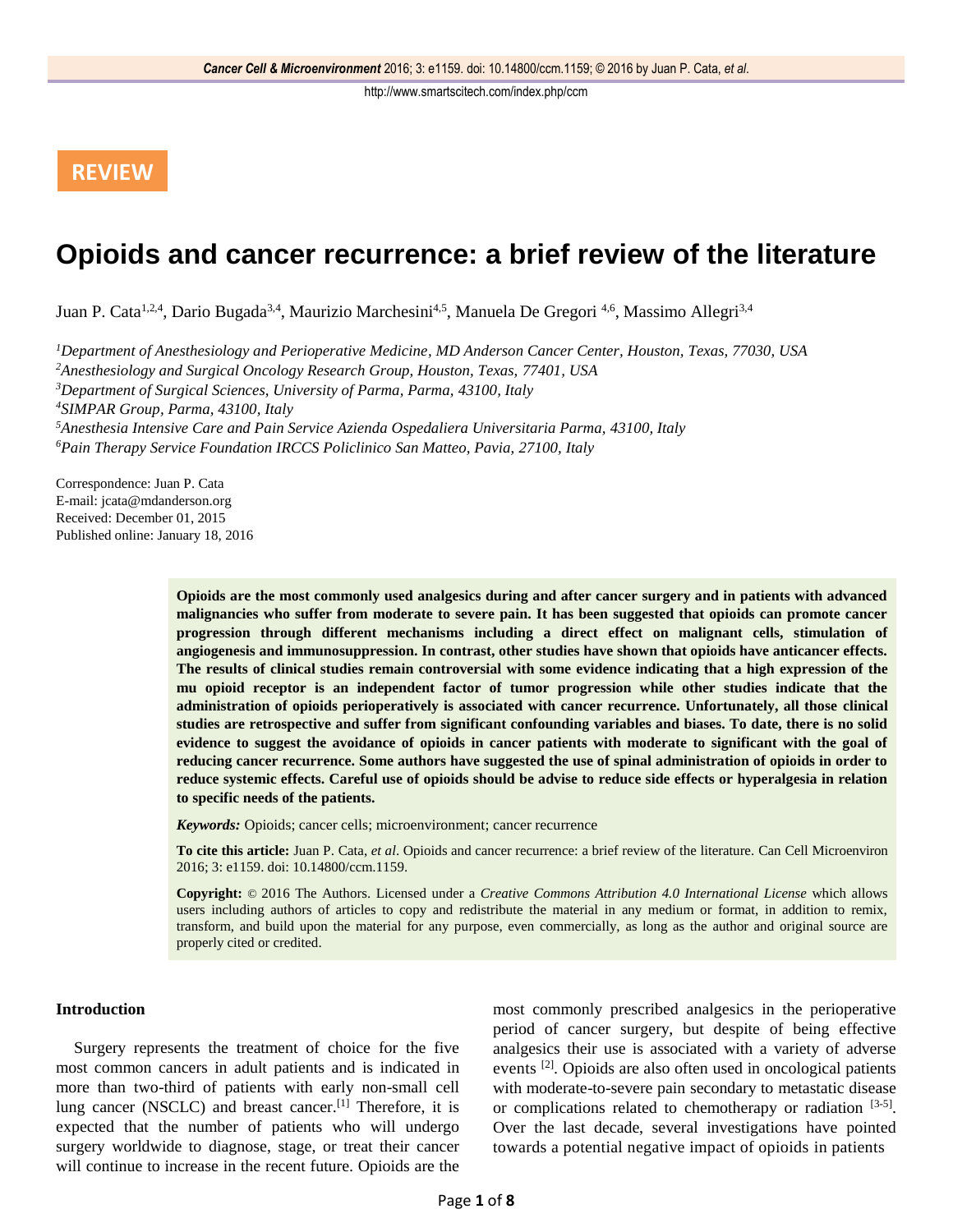| Type of cancer          | Type of study                                                                                                                  |                                                                                              |                                                                                                                        |
|-------------------------|--------------------------------------------------------------------------------------------------------------------------------|----------------------------------------------------------------------------------------------|------------------------------------------------------------------------------------------------------------------------|
|                         | In vitro                                                                                                                       | In vivo animal                                                                               | Clinical                                                                                                               |
| Lung adenocarcinoma     | Increase in proliferation and invasion.<br>Stimulation of EMT transformation                                                   | Tumor growth increase after<br>short-term exposure but decrease<br>after long-term treatment | Decrease in RFS and OS in patients<br>undergoing surgery and those with<br>metastatic disease                          |
| <b>Breast cancer</b>    | Pro- and antitumoral effects                                                                                                   | Mixed findings                                                                               | Mixed findings                                                                                                         |
| Prostate cancer         | Antiproliferative effects in some cell<br>lines                                                                                | No studies available                                                                         | Mixed findings                                                                                                         |
| Gastrointestinal cancer | Predominant antiproliferative effects<br>in oesophageal and gastric cells. No<br>effect on liver and pancreatic cell<br>lines. | Inhibition of tumor growth in<br>gastric cancer mouse model.                                 | Mixed findings                                                                                                         |
| Ovarian cancer          | No effect on cell proliferation                                                                                                | No studies available                                                                         | Association between the use of<br>regional intraoperative anaesthesia<br>and low opioid consumption, and<br>longer PFS |
| Glioblastoma            | Antiproliferative effects                                                                                                      | Inhibition of tumor growth                                                                   | No studies available                                                                                                   |

**Table 1. The effect of opioids on malignancies under different experimental conditions**

undergoing cancer surgery and in those with advanced malignancies [6-8]. Specifically, it has been suggested that the use opioids could be responsible for short- and long-term postoperative adverse events including immunosuppression and cancer recurrence [6, 9].

Mu opioid receptors (MORs) are expressed in cancer cells such as lung adenocarcinoma, gastric carcinoma cells and ER-positive breast cancer cells in which they can modulate the ability to proliferate, migrate and invade depending on the type of opioids, dose and duration of exposure  $[10-12]$ . MORs are also present in cells that are part of the tumor microeviroment. Specifically, MORs are expressed in macrophages, neutrophils and lymphocytes in which they can also alter their function, phenotype and the release of soluble factors such as cytokines and chemokines. For instance, macrophages change their phenotype from M1 (antitumoral) to M2 (protumoral) after being exposed to opioids [13].

The present review manuscript summarizes the current literature regarding the effects of opioids on cancer cells and the microenvironment, and the clinical studies that have investigated the effects of opioids on cancer recurrence.

# **Opioids receptors, exogenous opioids and cancer cells**

MOR is the site of action of the endogenous peptides  $enkephalins, \beta-endorphism, dynorphin A, nociceptins and,$ agonists such as morphine, fentanyl congeners, methadone and meperidine. The human MOR gene (OPRM1) spans over 200 Kb and consists of 11 exons that combine to yield 17 splice variants [14, 15]. Over 700 SNPs have been described in the gene with variations that differ between races and ethnicities [15]. Furthermore, it has been suggested that the genotypic analysis of *OPRM1* could contribute to investigate the interindividual variability of opioid response and possibly guide treatment in patients with cancer [16-18].

The MOR belongs to the seven-transmembrane receptor superfamily and is coupled with  $Gi$  proteins  $[19]$ . After binding of opioid agonists to the receptor, the release of the inhibitory G<sup>i</sup> protein causes inhibition of adenylatecyclase that leads to a reduction in cyclic 3′, 5′ adenosine monophosphate (cAMP) and a decrease in protein kinase A activation  $[20]$ . MORs also modulate the activity of the  $G_0$ protein that, in turn, is responsible of the known effects of opioids on ion channels such as  $Ca^{2+}$  (inhibition) and  $K^+$ (activation) channels [19] .

The direct effect of opioids in cancer cells is complex and not fully understood (Table 1). Activation of MOR has shown to regulate important signalling pathways that modulate proliferation, migration and invasion in several cancer cell lines but with controversial findings. Some in vitro studies indicate that morphine can not only induce cleavage of the DNA in human lung cancer cells but also stimulate phosphorylation/activation of Src, Gab-1, PI3 kinase, Akt and STAT3 via the interaction with the epidermal growth factor receptor (EGFR) [11, 21-23]. All these intracellular changes subsequently induce cell proliferation and invasion, and epithelial-mesenchymal transformation in NSCLC [11, 21]. More importantly, the use of a MOR antagonist can reverse the protumoral effects of opioids [21]. In vivo experiments appear to confirm the protumoral results observed in vitro, i.e. the overexpression of MOR increases tumor growth rates in a xenografts mouse model of human NSCLC [11]. On the contrary, continuous (long-term) administration of morphine appears to reduce tumor growth via inhibition of the hypoxia-induced nuclear translocation of hypoxia-inducible transcription factor 1 alpha and mitogen-activated protein kinases [24]. Maneckjee *et al.* have found that opioids induce apoptosis in lung cancer cells via interaction with nicotinic receptors [23] .

Similar dual (pro and antitumoral) effects of opioids have been demonstrated in breast cancer cell lines. Ecimovic *et al.* demonstrated that morphine stimulates cell migration and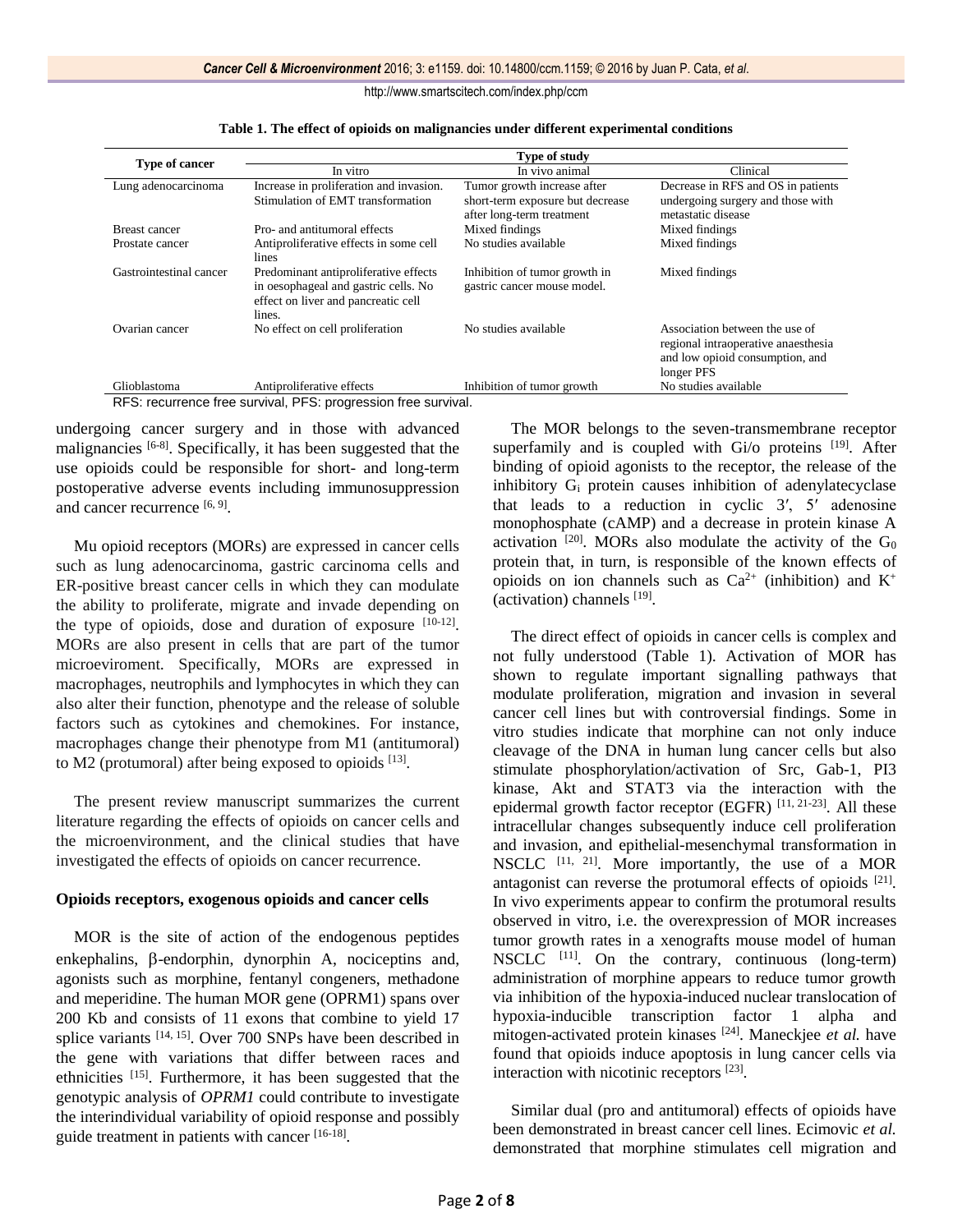

**Figure 1. Proposed protumoral effects of opioids.** The figure shows the different levels at which opioids can modulate the tumor microenvironment. T regs: T regulatory cells; NK: Natural killer; CAF: cancer associated fibroblasts; MDSC: myeloid derived suppressor cells; ?????: Unknown effect; EMT: endothelial-mesenchymal transformation.

proliferation in ER positive and negative breast cancer cells via an increase in the expression of the NET1 gene  $[25]$ . On the contrary, other authors have demonstrated that morphine has dose-dependent anti-proliferative effects, at clinically relevant doses, and induce necrosis, at toxic concentrations, in MCF7 and T47D breast cancer cells [26]. Although, these anti-proliferative effects can be independent on the binding of morphine to MOR and perhaps due to cytoskeleton remodeling via PI3K phosphorylation, recent evidence indicates that activation of MOR increases the expression of PTEN/p53 via PI3k/Akt signaling pathway in MCF7, T47D and MDA-MB231 [27-30]. In vivo studies in animal models of breast cancer have also shown controversial findings. It was initially demonstrated that the administration of fentanyl increased tumor metastasis in rodents inoculated with MADB106 cells but a more recent study in a mouse model for metastatic invasive and HER2<sup>+</sup> breast cancer showed that the use of analgesic doses of morphine did not have an impact on tumor growth  $[31-33]$ . In remark contrast, opioid agonists such as endopmorphine-1, endomorphine-2 and morphine showed no effect on 2 different ovarian cancer cell lines (OVCAR-3 and SKOV-3) $^{[34]}$ .

MORs are also expressed in glioblastoma (GBM) cells in which long-term exposure to morphine has inhibitory effects [35]. Furthermore, Friesen *et al.* demonstrated that D,L-methadone sensitized GBM cells to doxorubicin-induced cell death via activation of caspases which led to tumor growth reduction in rodents [36]. Prostate cancers cells also express MOR and modify their function after being exposed to opioids. An in vitro study by Kampa *et al.* showed that opioid agonists caused dose-dependent inhibition of cell growth but this effect was drug- and cell line specific. For instance, etorphine had stronger inhibitory effects than morphine in both PC3 and LNCaP cell lines (hormone sensitive) but not in DU145 cells (hormone insensitive)  $[37]$ . Interestingly, the antitumor properties of these opioid agonists were not always fully reversed by the use of opioid antagonists, thus indicating a potential MOR independent effect [37]. In gastric cancer cells, sufentanil has shown dose dependent anti-proliferative effects via induction of cell arrest in  $G2/M$  phase  $[38]$ . In line with this finding, down regulation of the MOR is associated with reduced tumor progression in a mouse model of liver cancer, despite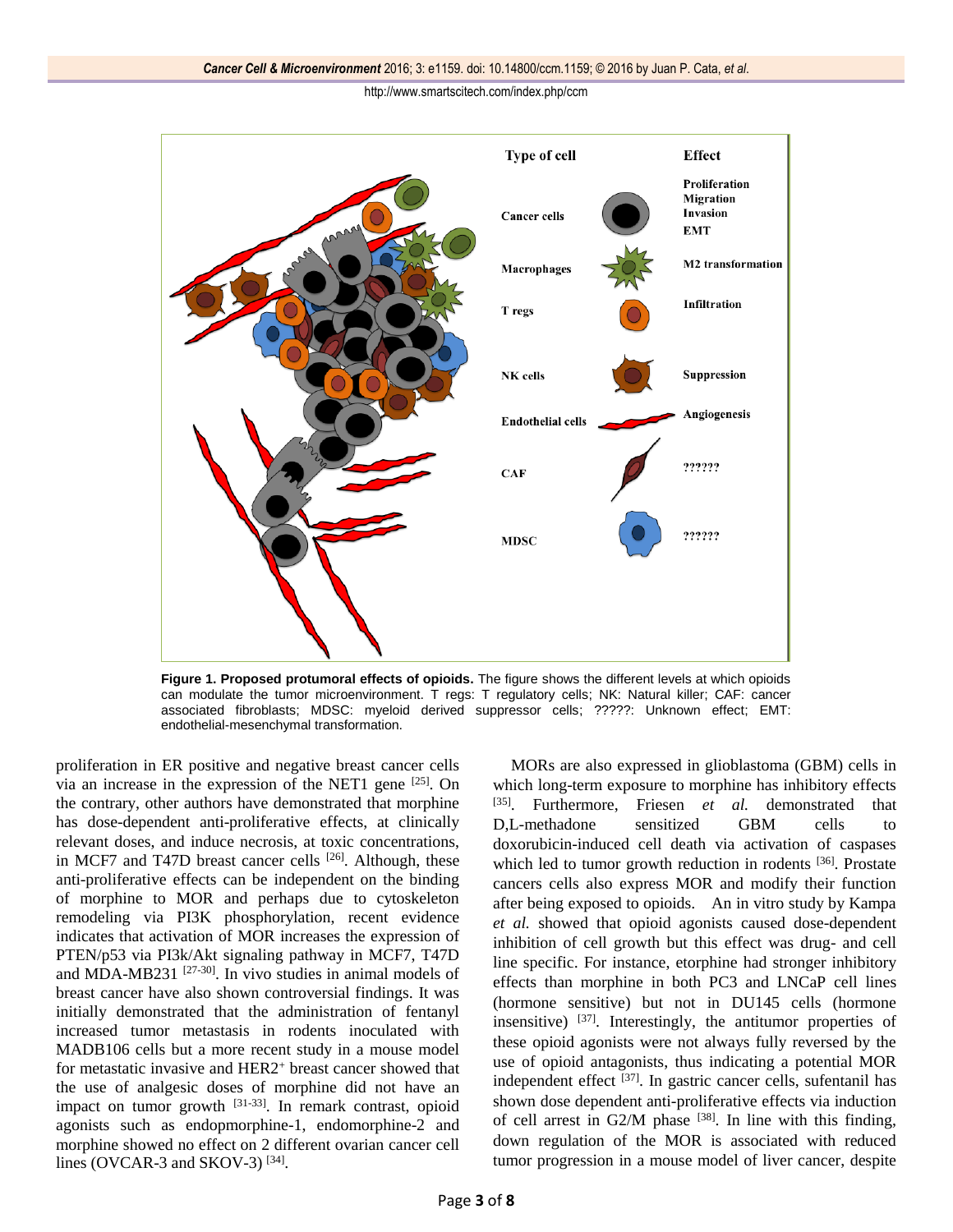evidence from in vitro experiments indicating that morphine and endomorphines -1 and -2 does not affect cell proliferation in SK-HEP-1 cells [39, 40]. It is worth mentioning that exogenous opioids appear to have no effect on migration and chemotaxis of pancreatic cancer cells (PANC-1)<sup>[41]</sup>.

In summary, most of the experimental studies that investigated the direct effect opioids on cancer cells (with exception of non-small cell lung cancer cells) have demonstrated predominant antitumor properties, however the different effects on cancer cell proliferation, migration and invasion appear to be not only cell type and opioid dependent but also dosage and experimental conditions (in vivo or in vitro and acute or chronic administration) dependent [42].

# **Effect of opioids in tumor microenvironment**

Over the last years, it has become evident that cancer cells need the interactions and crosstalk of supporting cells from the tumor microenvironment in order to proliferate and invade  $[43]$ . Opioids have shown effects on at least 2 of the 3 components of the stromal cells tumors including angiogenic vascular cells (endothelial cells) and infiltrating immune cells (CD4 and 8 T-cells, natural killer [NK] cells and B cells) [44]. Therefore, some of the results observed in in vivo experimental conditions and in human studies can also be explained by the effect of opioids in the tumor microenvironment (Figure 1).

The effects of opioids in angiogenesis are complex. Short-term exposure of human umbilical vein cells to physiological concentrations of endomorphin-1 and -2 has shown to increase cell proliferation, migration and adhesion but has inhibitory effects at high concentrations [45]. The mechanism behind opioid-induced angiogenesis is still a matter of extensive investigations but it appears to involve Src-mediated VEGF receptor transactivation and activation of STAT3<sup>[46-48]</sup>. In line with this evidence, subacute exposure of injured tissues to fentanyl is associated with increase angiogenesis and lymphangiogenesis via interaction with platelet-derived growth factor receptor  $(PDGFR-\beta)$  and modulation of nitric oxide  $[49]$ . On the contrary, long-term administration of morphine inhibits tumor cell–induced angiogenesis in mice. This phenomenon can be explained by a reduction in the recruitment of neutrophils that are able to not only produce angiogenesis factors and but also induce suppression in the release of endothelial progenitors  $[50, 51]$ .

Immune infiltrating cells are important components of the tumor microenviroment. The impact of opioids on cells that participates in innate and adaptive immune responses against tumors remains unclear because the experimental settings in which opioids have been tested are different (in vitro versus in vivo, acute versus chronic exposure). For instance, while the short-term infusion of low doses of fentanyl in healthy subjects not having surgery has shown to increase the function of circulating NK cells, intermediate-to-large doses of this opioid in patients undergoing surgery and those in intensive care unit have demonstrated a suppressive effect on the function of those cells [52-54]. On the other hand, the chronic administration of opioids to patients did not cause detrimental effect in the function of circulating NK cells compared to opioid-naïve subjects [55]. There is no evidence suggesting that the intrathecal administration of opioids has protective effects on the immune system. In fact, it has been suggested that the opioid-induced immune suppression can result from a direct effect of opioids on lymphocytes or indirectly by activation of MOR located in central nervous system [56, 57].

Migration of NK cells into the tumor microenvironment is an essential step since these cells exert their anti-tumor effects mainly by direct cytotoxicity. Recent experimental data indicates the NK cells are present in larger number in tumors of MOR-/- mice in comparison to wild type animals; thus, suggesting a potential inhibitory effect of MOR activation in the migratory activity of NK cells [58]. Koodie *et al.* have investigated the effects of morphine in tumor-infiltrating leukocytes (TILs) and found that the long-term administration of this opioid diminished leukocyte migration in solid tumors [50]. In line with these findings, another group of investigators demonstrated that the density of CD-4 and CD-8 lymphocytes was significantly reduced in tumors developing in MOR-/ mice; thus, suggesting that TILs presence in the tumor microenvironment is regulated by MORs<sup>[58]</sup>.

Regulatory T-cells (Tregs), myeloid-derived suppressor cells (MDSCs), and their derivatives suppress the proper immune reaction to tumor cells and promote their proliferation. Although, it remains unknown about the impact of opioids in those cells, recent evidence indicates that the frequencies of immunosuppressive CD4<sup>+</sup>CD25high Tregs are increased within the CD4<sup>+</sup> T cell compartment of peripheral blood of chronic heroin users <sup>[59]</sup>. Similarly, the administration of the synthetic opioids (sufentanil and fentanyl) is associated with a significant increase in Tregs in women undergoing breast cancer surgery [60].

It is well documented that opioids have suppressive effects on macrophages exposed to inflammatory stimuli. For instance, morphine and other opioids reduce the phagocytic and antigen presenting activities of macrophages as well as their capability of producing interleukin (IL)-1, IL-23 and tumor necrosis factor alfa (TNF- $\alpha$ ) when they are stimulated with lipopolysaccharide [61-63]. Unfortunately, there is not much evidence on the effect of opioids in tumor infiltrating macrophages; however, Khabbazi *et al.* have shown that when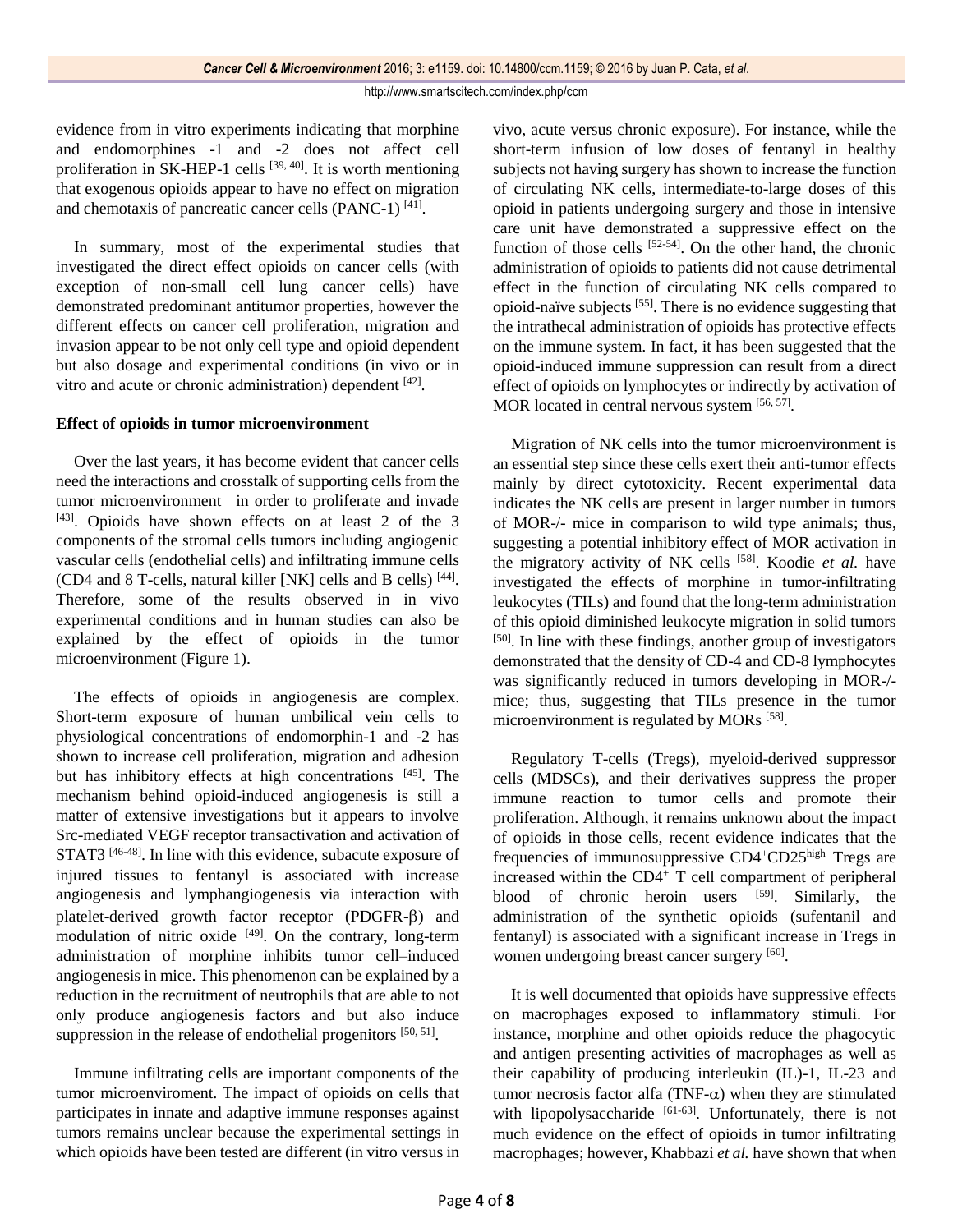macrophages are co-cultured with breast cancer cells, morphine reduces the presence of M2 polarization and tumor aggressiveness<sup>[13]</sup>.

In summary, opioids appear to have predominantly pro-angiogenesis and immunosuppressive effects in the tumor microenvironment.

## **Human studies**

Only few human studies have investigated either the impact of opioids per se or the relevance of expression of MORs in tumors on oncological outcomes (Table 1). In patients with NSCLC, 4 retrospective studies have indicated an association between the use of opioids and poor recurrence free- and/or overall survival  $[7, 64-66]$ . Three of these studies evaluated the use of opioid in the perioperative period and one was conducted in patients with advanced disease [7, 64-66]. Furthermore, recent evidence suggests that IL-6 gene polymorphism in patients with NSCLC can be linked to opioid consumption. Briefly, patients with IL-6 -174C/C polymorphism not only require the highest amount of opioids for analgesia but also had the shorter survival in comparison to those with IL-6 -174G/C and IL-6 -174G/G polymorphisms [67]. Contrary to these studies, Minami *et al.* found that the use of opioid was not a predictor of survival in palliative patients with lung cancer [68].

In patients who had radical prostatectomy, Scavonetto *et al.* found that a reduction in the use of perioperative fentanyl was not associated with longer recurrence free or cancer-specific free survival [69]. On the contrary, Forget *et al.* demonstrated that the use of sufentanil during surgery was associated with a 7-fold increase in the risk of cancer recurrence after radical prostatectomy [70]. In line with Forget's finding, Zylla *et al.* showed that the degree of MOR expression (low versus high) in prostate cancer specimens was a predictor of survival in patients with advanced disease. Moreover, those patients with greater opioid requirements showed shorter progression-free and overall survival [8].

Researchers have also investigated the impact of MOR expression and opioid use in other cancers. A recent study suggests that the expression of MOR is an independent risk factor for the presence of metastatic node disease in patients with esophageal cancer. Briefly, those patients with a higher cytoplasmatic expression of MOR had a higher incidence of N1 and N2 metastatic disease but not shorter survival than those with no or low expression of the receptor; although it is worth mentioning that the study include a small number of patients [71]. In line with these findings, Heirinch *et al.* found that despite a significant reduction in opioid consumption in patients who had epidural analgesia, their survival was similar

to those who had a larger use of opioid and no regional analgesia<sup>[72]</sup>.

In women with ovarian cancer, de Oliveira el al demonstrated that the use of intraoperative and postoperative neuraxial analgesia and anesthesia respectively, was associated with longer disease free survival in comparison to intravenous opioids and postoperative epidural treatment. In this study, the authors demonstrated that patients who had intraoperative and postoperative neural analgesia and anesthesia had the lowest consumption of opioids; however, opioid consumption was not included in the analysis to evaluate the impact on cancer recurrence as an independent variable [73].

Three different groups of investigators have studied the impact of opioids on breast cancer recurrence. On the one hand, Exadaktylos *et al.* reported that patients who had regional anesthesia/low consumption of opioids during breast cancer surgery showed a lower rate of cancer recurrence than those who had an opioid/sevoflurane analgesia/anesthesia technique [74]. On the other hand, a large cohort study did not support the association between the use of opioids and shorter survival <sup>[75]</sup>. Similar results were reported by Forget *et al.* who could not demonstrate an association between the use of sufentanil and cancer recurrence after mastectomy [76]. To complicate matters further, 2 studies have shown that female A118G allele carriers had either an increased or reduced breast cancer risk in comparison to both healthy female or the entire control group of patients  $[77, 78]$ .

Lastly, our group found that the use of intraoperative opioids was an independent factor of disease progression in patients that undergo surgery for squamous cell carcinoma of the larynx [9].

#### **Conclusions**

MORs are expressed in a wide variety of cancer cells and in cells that are part of the tumor microenvironment. Although, the evidence still remains controversial, most experimental and clinical studies suggest that an increased expression of MOR in malignant NSCLC cells and the use of large doses of opioids during NSCLC surgery or in patients with advanced disease are independent risk factors for cancer recurrence or progression. However, it is worth mentioning that until a higher quality of scientific evidence from clinical studies is available, the use of opioids to provide analgesia perioperatively or in patients with advanced cancer disease should be part of routine clinical care.

# **Conflicting interests**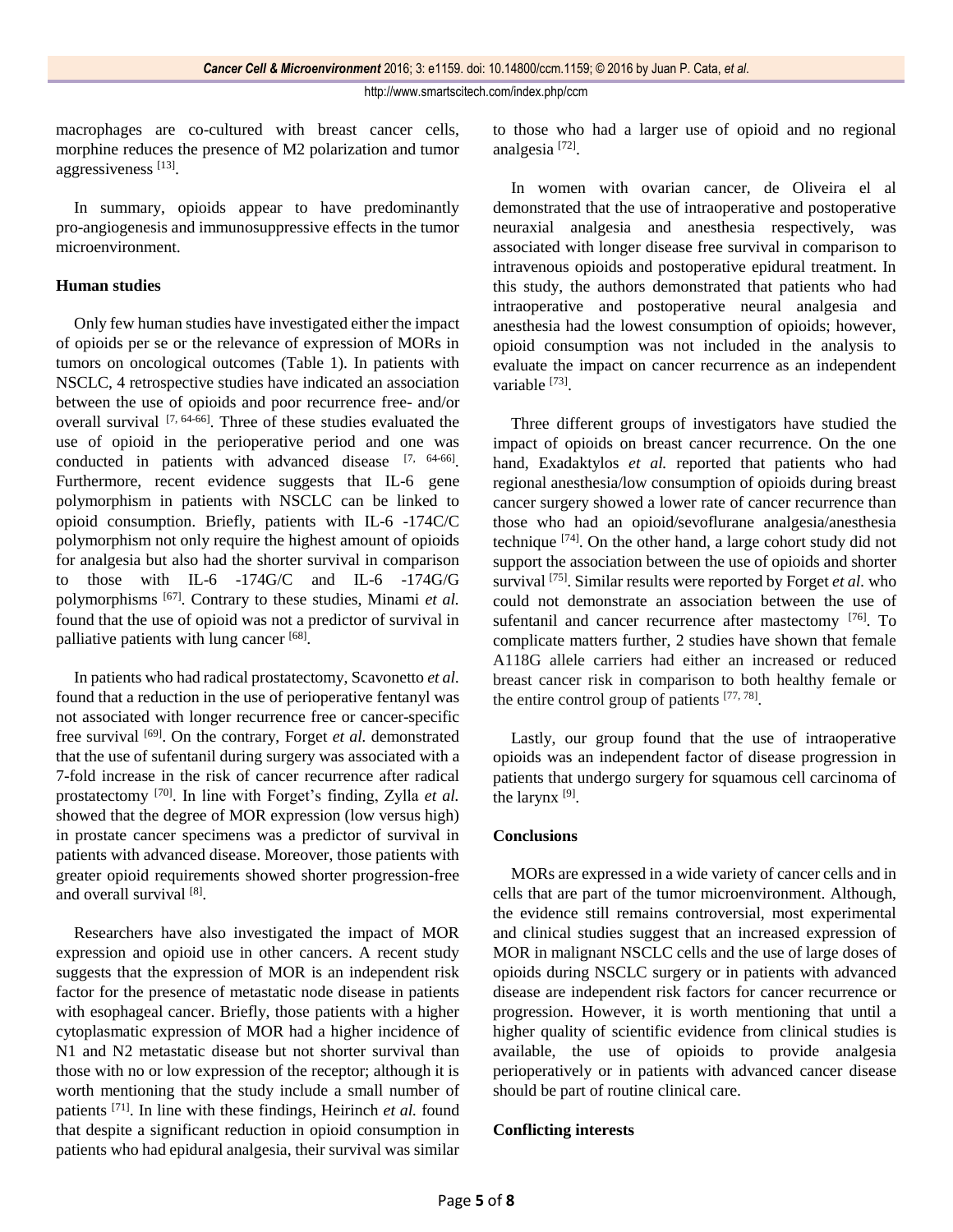The authors have declared that no competing interests exist.

#### **Author contributions**

JPC was involved in reviewing the literature; writing of the manuscript and final approval. DB, MM, MDG and MA were all in writing of the manuscript and final approval.

#### **References**

- 1. Siegel R, DeSantis C, Virgo K, Stein K, Mariotto A, Smith T, *et al*. Cancer treatment and survivorship statistics, 2012. CA Cancer J Clin 2012; 62: 220-241.
- 2. Wheeler M, Oderda GM, Ashburn MA, Lipman AG. Adverse events associated with postoperative opioid analgesia: a systematic review. J Pain 2002; 3: 159-180.
- 3. Mercadante S, Marchetti P, Cuomo A, Mammucari M, Caraceni A, Group IMs. Breakthrough pain and its treatment: critical review and recommendations of IOPS (Italian Oncologic Pain Survey) expert group. Support Care Cancer 2015.
- 4. Mercadante S, Adile C, Cuomo A, Aielli F, Cortegiani A, Casuccio A, *et al*. Fentanyl Buccal Tablet vs. Oral Morphine in Doses Proportional to the Basal Opioid Regimen for the Management of Breakthrough Cancer Pain: A Randomized, Crossover, Comparison Study. J Pain Symptom Manage 2015; 50: 579-586.
- 5. Mercadante S. Breakthrough pain in cancer patients: prevalence, mechanisms and treatment options. Curr Opin Anaesthesiol 2015; 28: 559-564.
- 6. Choi JE, Villarreal J, Lasala J, Gottumukkala V, Mehran RJ, Rice D, *et al*. Perioperative neutrophil:lymphocyte ratio and postoperative NSAID use as predictors of survival after lung cancer surgery: a retrospective study. Cancer Med 2015.
- 7. Zylla D, Kuskowski MA, Gupta K, Gupta P. Association of opioid requirement and cancer pain with survival in advanced non-small cell lung cancer. Br J Anaesth 2014; 113: Suppl 1, i109-i116.
- 8. Zylla D, Gourley BL, Vang D, Jackson S, Boatman S, Lindgren B, *et al*. Opioid requirement, opioid receptor expression, and clinical outcomes in patients with advanced prostate cancer. Cancer 2013; 119: 4103-4110.
- 9. Cata JP, Zafereo M, Villarreal J, Unruh BD, Truong A, Truong DT, *et al*. Intraoperative opioids use for laryngeal squamous cell carcinoma surgery and recurrence: a retrospective study. J Clin Anesth 2015.
- 10. Zagon IS, McLaughlin PJ. Opioids and the apoptotic pathway in human cancer cells. Neuropeptides 2003; 37: 79-88.
- 11. Lennon FE, Mirzapoiazova T, Mambetsariev B, Salgia R, Moss J, Singleton PA. Overexpression of the mu-opioid receptor in human non-small cell lung cancer promotes Akt and mTOR activation, tumor growth, and metastasis. Anesthesiology 2012; 116: 857-867.
- 12. Gach K, Piestrzeniewicz M, Fichna J, Stefanska B, Szemraj J, Janecka A. Opioid-induced regulation of mu-opioid receptor gene expression in the MCF-7 breast cancer cell line. Biochem Cell Biol 2008; 86: 217-226.
- 13. Khabbazi S, Goumon Y, Parat MO. Morphine Modulates Interleukin-4- or Breast Cancer Cell-induced Pro-metastatic Activation of Macrophages. Sci Rep 2015; 5: 11389.
- 14. Xu J, Xu M, Hurd YL, Pasternak GW, Pan YX. Isolation and characterization of new exon 11-associated N-terminal splice variants of the human mu opioid receptor gene. J Neurochem 2009; 108: 962-972.
- 15. Kasai S, Ikeda K. Pharmacogenomics of the human micro-opioid receptor. Pharmacogenomics 2011; 12: 1305-1320.
- 16. De Gregori M, Diatchenko L, Belfer I, Allegri M. OPRM1 receptor as new biomarker to help the prediction of post mastectomy pain and recurrence in breast cancer. Minerva Anestesiol 2015; 81: 894-900.
- 17. Fladvad T, Fayers P, Skorpen F, Kaasa S, Klepstad P. Lack of association between genetic variability and multiple pain-related outcomes in a large cohort of patients with advanced cancer: the European Pharmacogenetic Opioid Study (EPOS). BMJ Support Palliat Care 2012; 2: 351-355.
- 18. Laugsand EA, Skorpen F, Kaasa S, Sabatowski R, Strasser F, Fayers P, *et al*. Genetic and Non-genetic Factors Associated With Constipation in Cancer Patients Receiving Opioids. Clin Transl Gastroenterol 2015; 6: e90.
- 19. Minami M, Satoh M. Molecular biology of the opioid receptors: structures, functions and distributions. Neurosci Res 1995; 23: 121-145.
- 20. Christie MJ. Cellular neuroadaptations to chronic opioids: tolerance, withdrawal and addiction. Br J Pharmacol 2008; 154: 384-396.
- 21. Lennon FE, Mirzapoiazova T, Mambetsariev B, Poroyko VA, Salgia R, Moss J, *et al*. The Mu opioid receptor promotes opioid and growth factor-induced proliferation, migration and Epithelial Mesenchymal Transition (EMT) in human lung cancer. PLoS One 2014; 9: e91577.
- 22. Mathew B, Lennon FE, Siegler J, Mirzapoiazova T, Mambetsariev N, Sammani S, Gerhold LM *et al*. The novel role of the mu opioid receptor in lung cancer progression: a laboratory investigation. Anesthesia and analgesia 2011; 112: 558-567.
- 23. Maneckjee R, Minna JD. Opioids induce while nicotine suppresses apoptosis in human lung cancer cells. Cell Growth Differ 1994; 5: 1033-1040.
- 24. Koodie L, Ramakrishnan S, Roy S. Morphine suppresses tumor angiogenesis through a HIF-1alpha/p38MAPK pathway. Am J Pathol 2010; 177: 984-997.
- 25. Ecimovic P, Murray D, Doran P, McDonald J, Lambert DG, Buggy DJ. Direct effect of morphine on breast cancer cell function in vitro: role of the NET1 gene. Br J Anaesth 2011; 107: 916-923.
- 26. Hatsukari I, Hitosugi N, Ohno R, Hashimoto K, Nakamura S, Satoh K, *et al*. Induction of apoptosis by morphine in human tumor cell lines in vitro. Anticancer Res 2007; 27: 857-864.
- 27. Hatzoglou A, Bakogeorgou E, Castanas E. The antiproliferative effect of opioid receptor agonists on the T47D human breast cancer cell line, is partially mediated through opioid receptors. Eur J Pharmacol 1996; 296: 199-207.
- 28. Hatzoglou A, Ouafik L, Bakogeorgou E, Thermos K, Castanas E. Morphine cross-reacts with somatostatin receptor SSTR2 in the T47D human breast cancer cell line and decreases cell growth.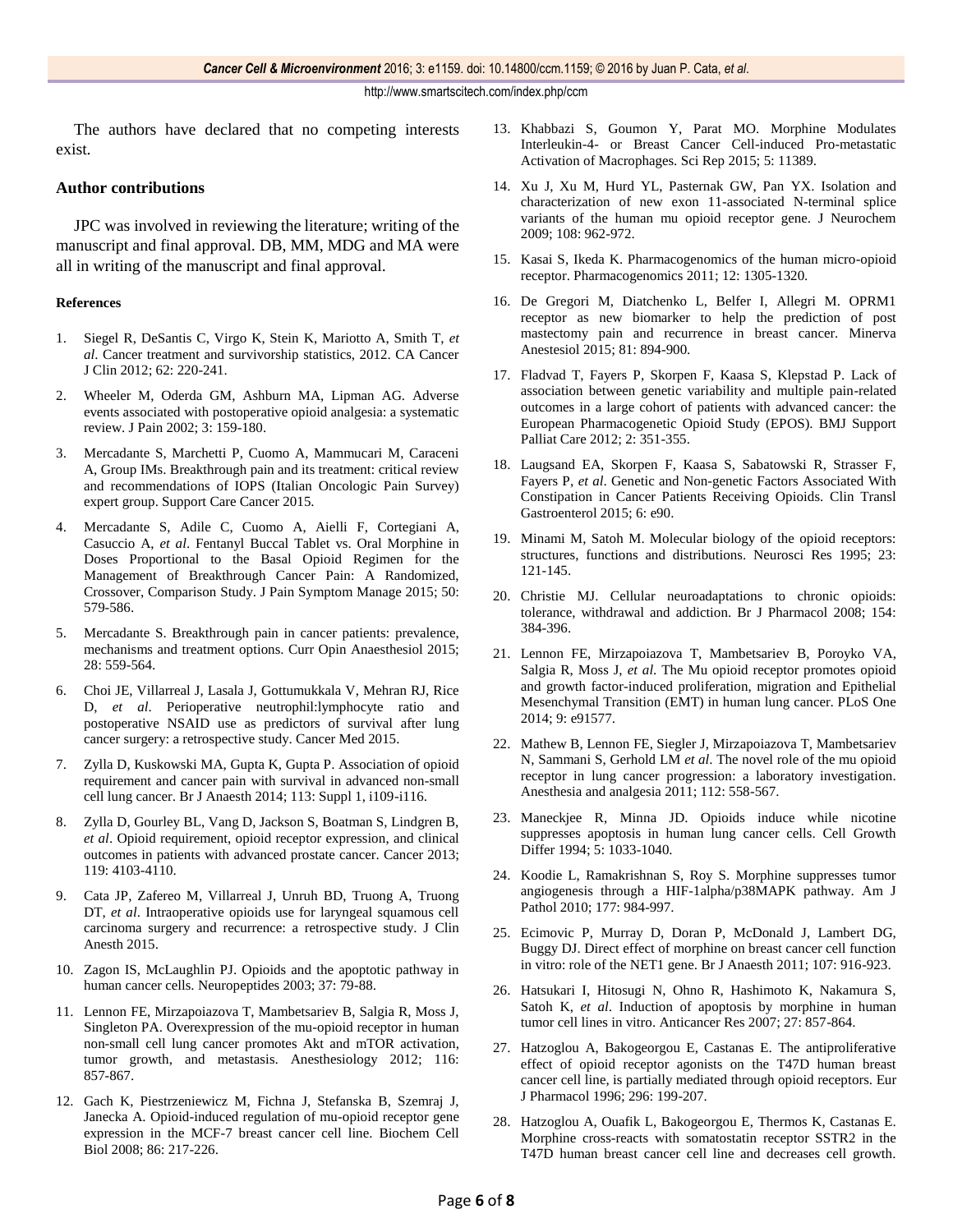Cancer Res 1995; 55: 5632-5636.

- 29. Kallergi G, Agelaki S, Markomanolaki H, Georgoulias V, Stournaras C. Activation of FAK/PI3K/Rac1 signaling controls actin reorganization and inhibits cell motility in human cancer cells. Cell Physiol Biochem 2007; 20: 977-986.
- 30. Kharmate G, Rajput PS, Lin YC, Kumar U. Inhibition of tumor promoting signals by activation of SSTR2 and opioid receptors in human breast cancer cells. Cancer Cell Int 2013; 13: 93.
- 31. Shavit Y, Ben-Eliyahu S, Zeidel A, Beilin B. Effects of fentanyl on natural killer cell activity and on resistance to tumor metastasis in rats. Dose and timing study. Neuroimmunomodulation 2004; 11: 255-260.
- 32. Doornebal CW, Vrijland K, Hau CS, Coffelt SB, Ciampricotti M, Jonkers J, *et al*. Morphine does not facilitate breast cancer progression in two preclinical mouse models for human invasive lobular and HER2(+) breast cancer. Pain 2015; 156: 1424-1432.
- 33. Panagiotou S, Bakogeorgou E, Papakonstanti E, Hatzoglou A, Wallet F, Dussert C, *et al*. Opioid agonists modify breast cancer cell proliferation by blocking cells to the G2/M phase of the cycle: involvement of cytoskeletal elements. J Cell Biochem 1999; 73: 204-211.
- 34. Donahue RN, McLaughlin PJ, Zagon IS. Cell proliferation of human ovarian cancer is regulated by the opioid growth factor-opioid growth factor receptor axis. Am J Physiol Regul Integr Comp Physiol 2009; 296: R1716-1725.
- 35. Lazarczyk M, Matyja E, Lipkowski AW. A comparative study of morphine stimulation and biphalin inhibition of human glioblastoma T98G cell proliferation in vitro. Peptides 2010; 31: 1606-1612.
- 36. Friesen C, Hormann I, Roscher M, Fichtner I, Alt A, Hilger R, *et al*. Opioid receptor activation triggering downregulation of cAMP improves effectiveness of anti-cancer drugs in treatment of glioblastoma. Cell Cycle 2014; 13: 1560-1570.
- 37. Kampa M, Bakogeorgou E, Hatzoglou A, Damianaki A, Martin PM, Castanas E. Opioid alkaloids and casomorphin peptides decrease the proliferation of prostatic cancer cell lines (LNCaP, PC3 and DU145) through a partial interaction with opioid receptors. Eur J Pharmacol 1997; 335: 255-265.
- 38. Wu W, Wei N, Jiang CN, Cui S, Yuan J. Effects of sufentanil on human gastric cancer cell line SGC-7901 in vitro. Cent Eur J Immunol 2014; 39: 299-305.
- 39. Lu J, Liu Z, Zhao L, Tian H, Liu X, Yuan C. In vivo and in vitro inhibition of human liver cancer progress by downregulation of the mu-opioid receptor and relevant mechanisms. Oncol Rep 2013; 30: 1731-1738.
- 40. Avella DM, Kimchi ET, Donahue RN, Tagaram HR, McLaughlin PJ, Zagon IS, *et al*. The opioid growth factor-opioid growth factor receptor axis regulates cell proliferation of human hepatocellular cancer. Am J Physiol Regul Integr Comp Physiol 2010; 298: R459-466.
- 41. Zagon IS, Rahn KA, McLaughlin PJ. Opioids and migration, chemotaxis, invasion, and adhesion of human cancer cells. Neuropeptides 2007; 41: 441-452.
- 42. Afsharimani B, Doornebal CW, Cabot PJ, Hollmann MW, Parat MO. Comparison and analysis of the animal models used to study the effect of morphine on tumour growth and metastasis. Br J Pharmacol 2015; 172: 251-259.
- 43. Hanahan D, Weinberg RA. The hallmarks of cancer. Cell 2000; 100: 57-70.
- 44. Hanahan D, Coussens LM. Accessories to the crime: functions of cells recruited to the tumor microenvironment. Cancer Cell 2012; 21: 309-322.
- 45. Dai X, Song HJ, Cui SG, Wang T, Liu Q, Wang R. The stimulative effects of endogenous opioids on endothelial cell proliferation, migration and angiogenesis in vitro. Eur J Pharmacol 2010; 628: 42-50.
- 46. Chen C, Farooqui M, Gupta K. Morphine stimulates vascular endothelial growth factor-like signaling in mouse retinal endothelial cells. Curr Neurovasc Res 2006; 3: 171-180.
- 47. Farooqui M, Li Y, Rogers T, Poonawala T, Griffin RJ, Song CW, *et al*. COX-2 inhibitor celecoxib prevents chronic morphine-induced promotion of angiogenesis, tumour growth, metastasis and mortality, without compromising analgesia. Br J Cancer 2007; 97: 1523-1531.
- 48. Singleton PA, Lingen MW, Fekete MJ, Garcia JG, Moss J. Methylnaltrexone inhibits opiate and VEGF-induced angiogenesis: role of receptor transactivation. Microvasc Res 2006; 72: 3-11.
- 49. Gupta M, Poonawala T, Farooqui M, Ericson ME, Gupta K. Topical fentanyl stimulates healing of ischemic wounds in diabetic rats. J Diabetes 2015; 7: 573-583.
- 50. Koodie L, Yuan H, Pumper JA, Yu H, Charboneau R, Ramkrishnan S, *et al*. Morphine inhibits migration of tumor-infiltrating leukocytes and suppresses angiogenesis associated with tumor growth in mice. Am J Pathol 2014; 184: 1073-1084.
- 51. Martin JL, Koodie L, Krishnan AG, Charboneau R, Barke RA, Roy S. Chronic morphine administration delays wound healing by inhibiting immune cell recruitment to the wound site. Am J Pathol 2010; 176: 786-799.
- 52. Yeager MP, Procopio MA, DeLeo JA, Arruda JL, Hildebrandt L, Howell AL. Intravenous fentanyl increases natural killer cell cytotoxicity and circulating CD16(+) lymphocytes in humans. Anesth Analg 2002; 94: 94-99, table of contents.
- 53. Yardeni IZ, Beilin B, Mayburd E, Alcalay Y, Bessler H. Relationship between fentanyl dosage and immune function in the postoperative period. J Opioid Manag 2008; 4: 27-33.
- 54. Narahara H, Kadoi Y, Hinohara H, Kunimoto F, Saito S. Comparative effects of flurbiprofen and fentanyl on natural killer cell cytotoxicity, lymphocyte subsets and cytokine concentrations in post-surgical intensive care unit patients: prospective, randomized study. J Anesth 2013; 27: 676-683.
- 55. Tabellini G, Borsani E, Benassi M, Patrizi O, Ricotta D, Caimi L, *et al*. Effects of opioid therapy on human natural killer cells. Int Immunopharmacol 2014; 18: 169-174.
- 56. Campana G, Sarti D, Spampinato S, Raffaeli W. Long-term intrathecal morphine and bupivacaine upregulate MOR gene expression in lymphocytes. Int Immunopharmacol 2010; 10: 1149-1152.
- 57. Vallejo R, de Leon-Casasola O, Benyamin R. Opioid therapy and immunosuppression: a review. Am J Ther 2004; 11: 354-365.
- 58. Boehncke S, Hardt K, Schadendorf D, Henschler R, Boehncke WH, Duthey B. Endogenous mu-opioid peptides modulate immune response towards malignant melanoma. Exp Dermatol